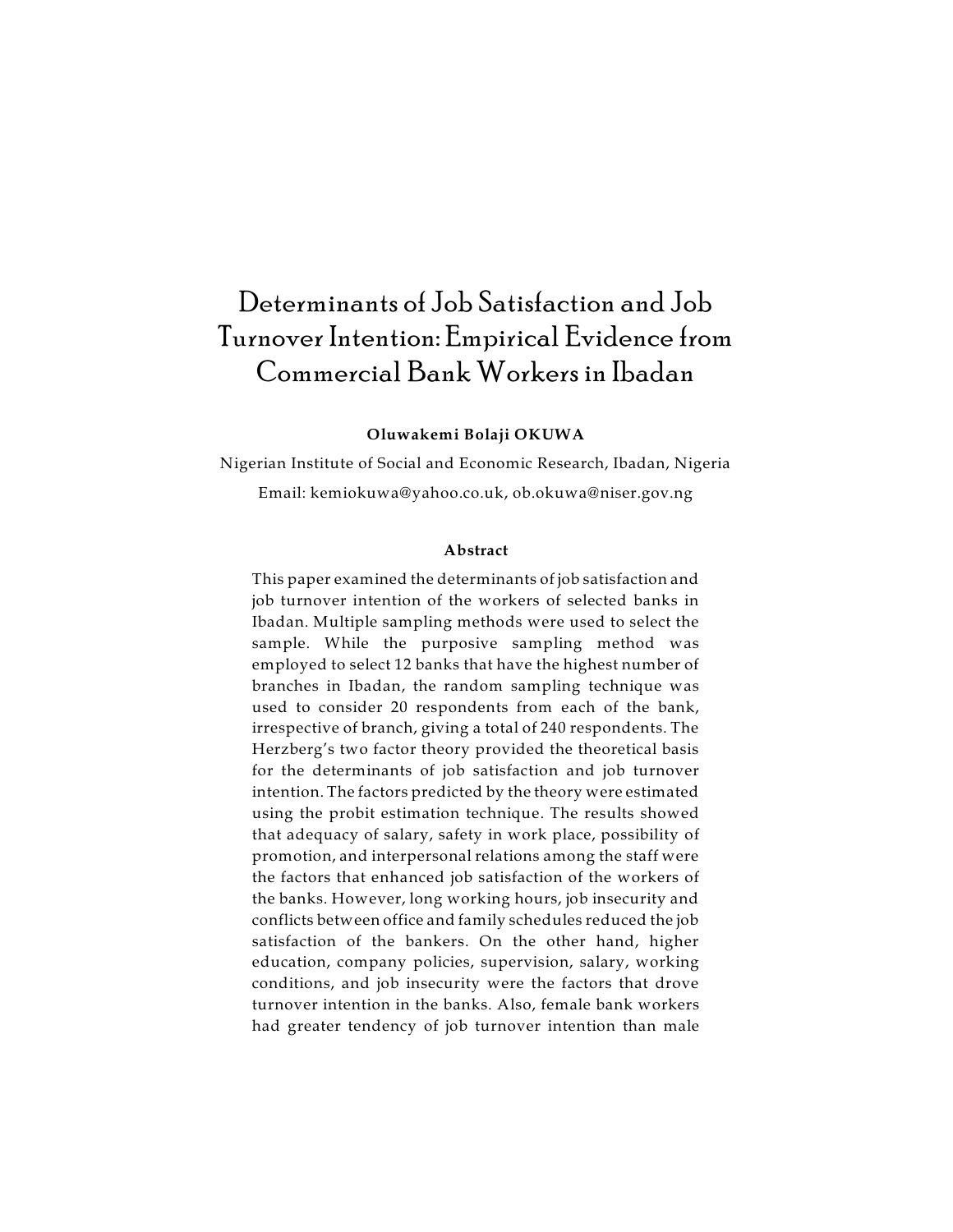76 *O.B. Okuwa AJSD Vol. 9 Num. 3*

workers. Long years of service and job satisfaction were found to reduce job turnover intention.

**Keywords:** Job satisfaction, Job turnover intention, Herzberg's two factor theory, Commercial bank workers

# **Introduction**

One of the key factors that influence the attitude of employees toward their job and various aspects of their jobs is job satisfaction. Kreitner and Kinicki (2006) defined job satisfaction as a global construct of different dimensions to which the employee reacts affectively. Statt (2004) defined job satisfaction as the extent to which a worker is content with the rewards he or she gets out of his/her job, particularly in terms of intrinsic motivation. Schein (1996) argued that motivation of employees is important for an organisation to succeed. This necessitates understanding employees in their jobs and what motivates them, to ensure their commitment to the organisation. Mowdey, Richard & Lyman (1979) argued that personal and organisational factors that arouse an emotional reaction affecting organisational commitment can affect job satisfaction.

Job turnover among bankers is a serious problem with implications for bankers, the banks they work for, and the customers they serve. The costs of a job change to bankers are significant. The act of searching for a new job can be a strenuous and very stressful experience. If the banker quits prior to finding a new job, he or she could experience significant financial strains. The costs of losing a banker might be even greater for banks. Hiring a new banker requires recruitment, administrative issues, training, orientation, and many other tasks. In addition to the financial implications, losing an experienced banker can create organizational instability. Integrating a new banker, especially an inexperienced one, into a practice may take a considerable amount of time.

The social value attached to bank workers in the 70s, 80s and 90s in terms of the prestige accorded to the job and the remuneration cannot be overemphasised. Jobs in the banks happened to be one of the much soughtafter white-collar jobs that phased out the dominance of the agricultural sector in terms of employment. Recruitment in the sector reached its peak during the recapitalisation exercise that led to the closure, merging or acquisition of some illiquid banks. However, in the wake of the global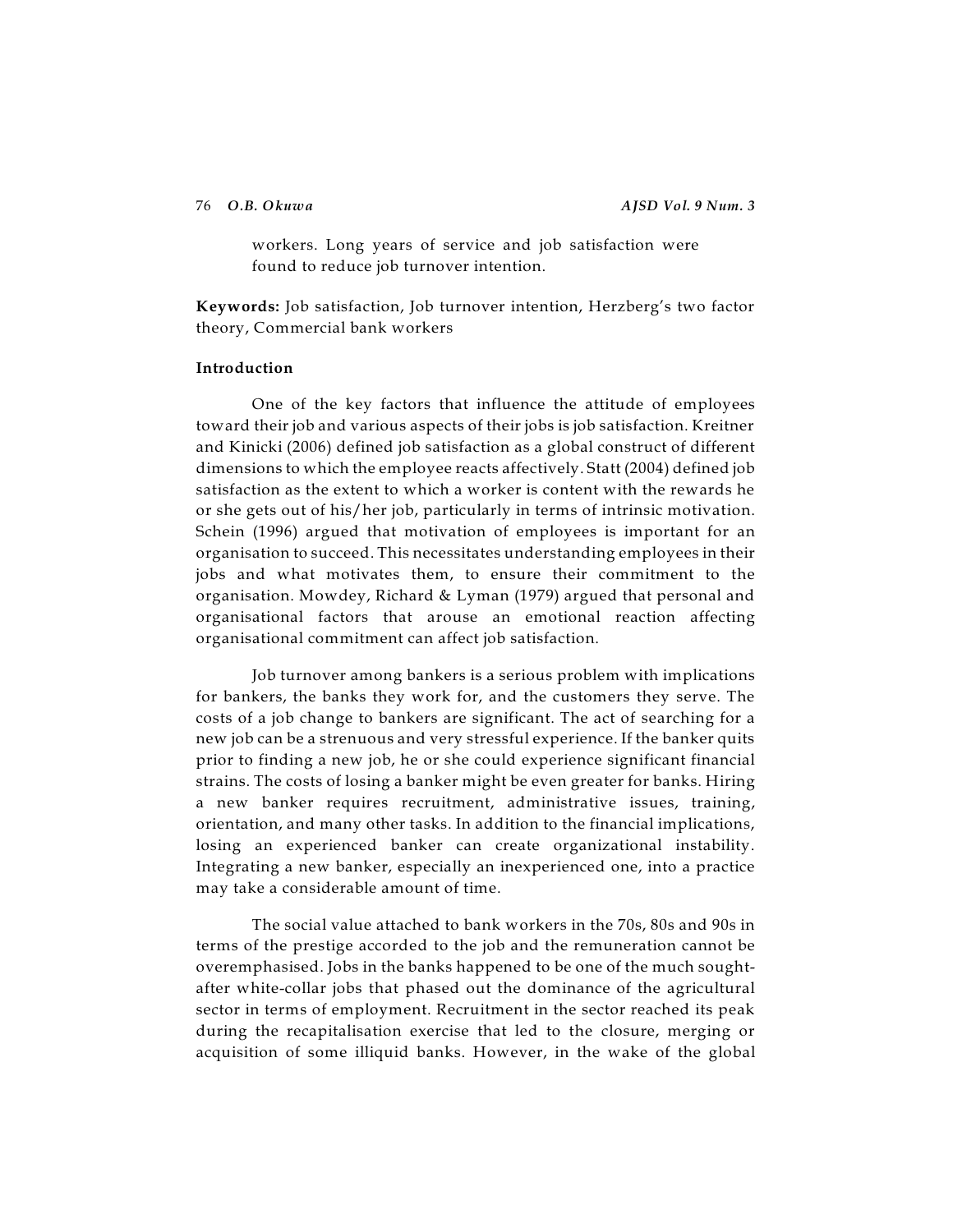financial crisis, there was massive retrenchment, especially in the financial sector. The recent introduction of the cashless banking policy has heightened job turnover intention in the banking sector. This is because fewer workers are needed in the banking sector. To this end, this study examines the determinants of job satisfaction and turnover among bankers in Ibadan.

Several studies have attempted to examine the determinants of job satisfaction, such as Van Scotter (2000), Visser, Smets, Oort and de Haes (2003); Stoddard, Hargraves, Reed, and Vratil (2001); Shields and Ward (2001); and Ogunleye, Odebiyi and Olaoye (2013). Less attention however, has been paid to job turnover intention. In Nigeria, for instance, two studies are noticeable; they include Mbah and Ikemefuna (2012), and Oyetola (2013). The present study drew its uniqueness from the fact that it considered the banking sector as against the automobile and library sectors analysed by Mbah and Ikemefuna (2012) and Oyetola (2013) respectively. Besides, the present study used the probit method of estimation to analyse the determinants of job satisfaction and turnover intention as against the chisquare used by Olusegun (2013). The OLS regression used by Ogunleye et al (2013) to estimate the qualitative dependent variable can be faulted because of inherent econometrics problems. Hence, this study's choice of the probit method of estimation that can handle qualitative dependent variables like job satisfaction and job turnover intention.

This paper is structured into five sections: the present section gave the introduction to the paper. The next section reviews some related literature on job satisfaction, turnover and their determinants. Some empirical studies and their respective findings are also highlighted. The third section gives a brief description of the methodology employed in the study, while the fourth discusses the findings. The last section concludes and proffers policy options.

### **Literature Review**

The process of voluntary turnover has been debated for many years in the literature. Many of the theories of turnover view it as a result of employee job dissatisfaction (Spector, 1997). Empirical reviews of literature on the relationship between turnover and job satisfaction consistently find a negative relationship (Mobley, 1977). Further longitudinal studies have shown that job satisfaction has causal effects on turnover (Spector, 1997). When employees are dissatisfied with their current jobs they often seek out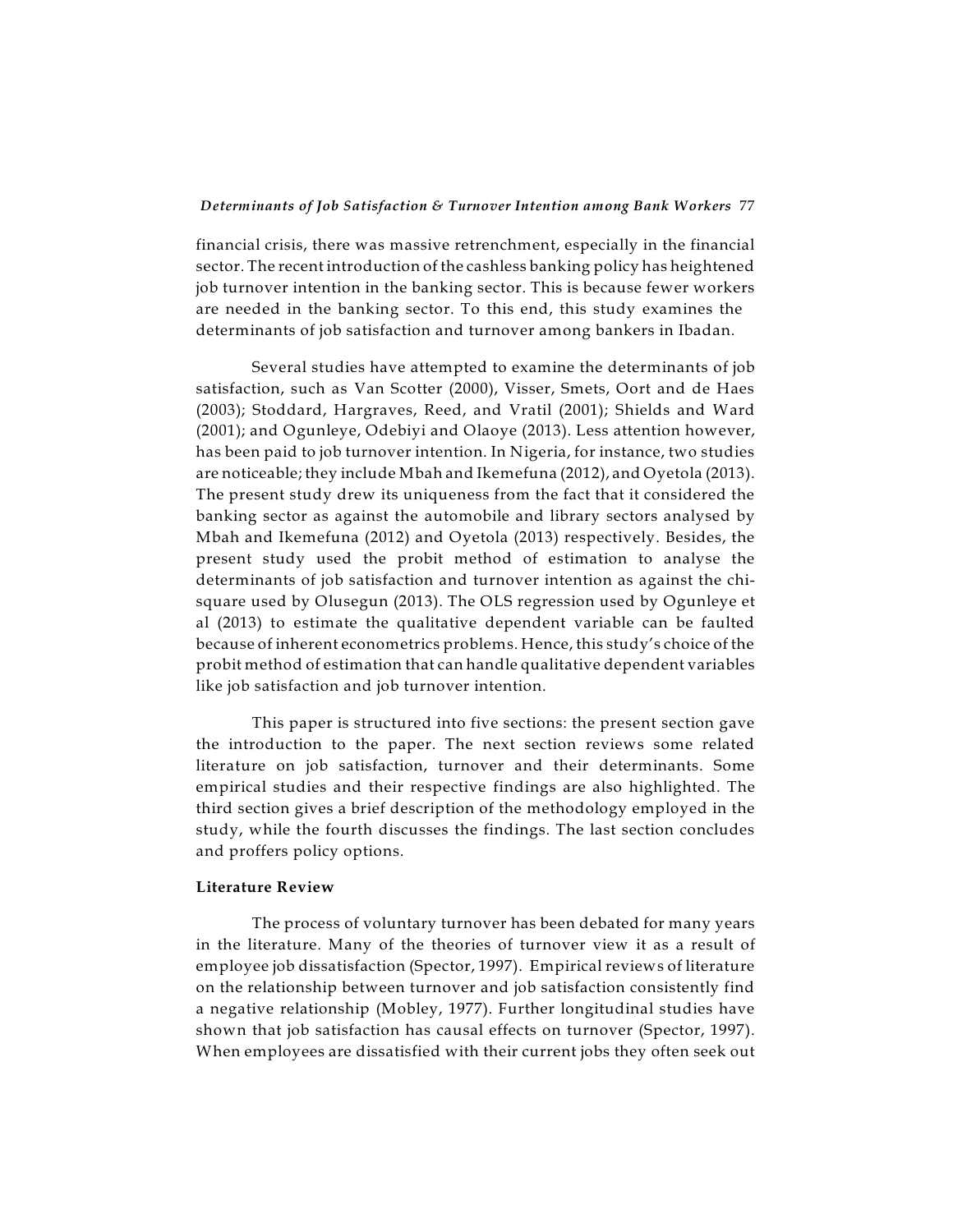new jobs. Some authors argued that turnover is a process of steps initiated by an employee experiencing job dissatisfaction. For instance, Lee, Mitchell, Holton, McDaniel and Hill (1999) viewed intention to quit as the immediate antecedent of turnover. One significant factor that influences the job satisfaction-turnover relationship is the availability of alternative jobs.

According to the theory of planned behaviour postulated by Ajzen (1991), turnover behaviour is a multistage process that includes attitudinal, decisional and behavioural components. The theory suggested that behavioural intention is a good predictor of actual behaviour. Some empirical studies showed that behavioural turnover intentions are consistently seen with moderate to strong correlations with turnover (see Fox and Fallon, 2003; Shields and Ward, 2001). There are also studies that argued in favour of the notion that intention to quit-stay is probably the most important and immediate individual-level antecedent and predictor of turnover decisions (Chiu and Francesco, 2003; Fox and Fallon, 2003).

Buchbinder, Melick and Powe (2001) defined job satisfaction as a pleasurable or positive emotional state resulting from the appraisal of one's job experiences. According to Spector (1997), job satisfaction can be affected by two factors, namely, the job environment and characteristics of the individual, personality, and experience. Some of the factors that influence job satisfaction under job environment include administrative requirement (see Pathman, Konrad, Williams, Sheckler, Linzer and Douglas, 2002), autonomy (see Stoddard, et al., 2001), workload (see Spector, 1997; Visser et al., 2003), work/private life conflict (see Gosden et al., 2000, Visser et al., 2003), pay (see Hadley and Mitchell, 2002, and Sibbald, Enzer, Cooper, Rout and Sutherland, 2000) and community satisfaction (see Pathman et al., 2002).

When the characteristics of the individual are considered in relation to job satisfaction, the worker's locus of control is a prominent factor that comes to mind. Benardi (2003) defined locus of control as a cognitive variable that represents an individual's generalised belief in his/her ability to control his/her own environment. Kircaldy, Shepard and Furnham (2002) viewed the concept of locus of control as the outcome of self-dependence as they assumed that everyone develops a general concept regarding their personal ability to control all aspects of their life. In the view of Robbins (2003), equitable rewards, supportive working conditions, mentally challenging work, and supportive colleagues are the key determinants of job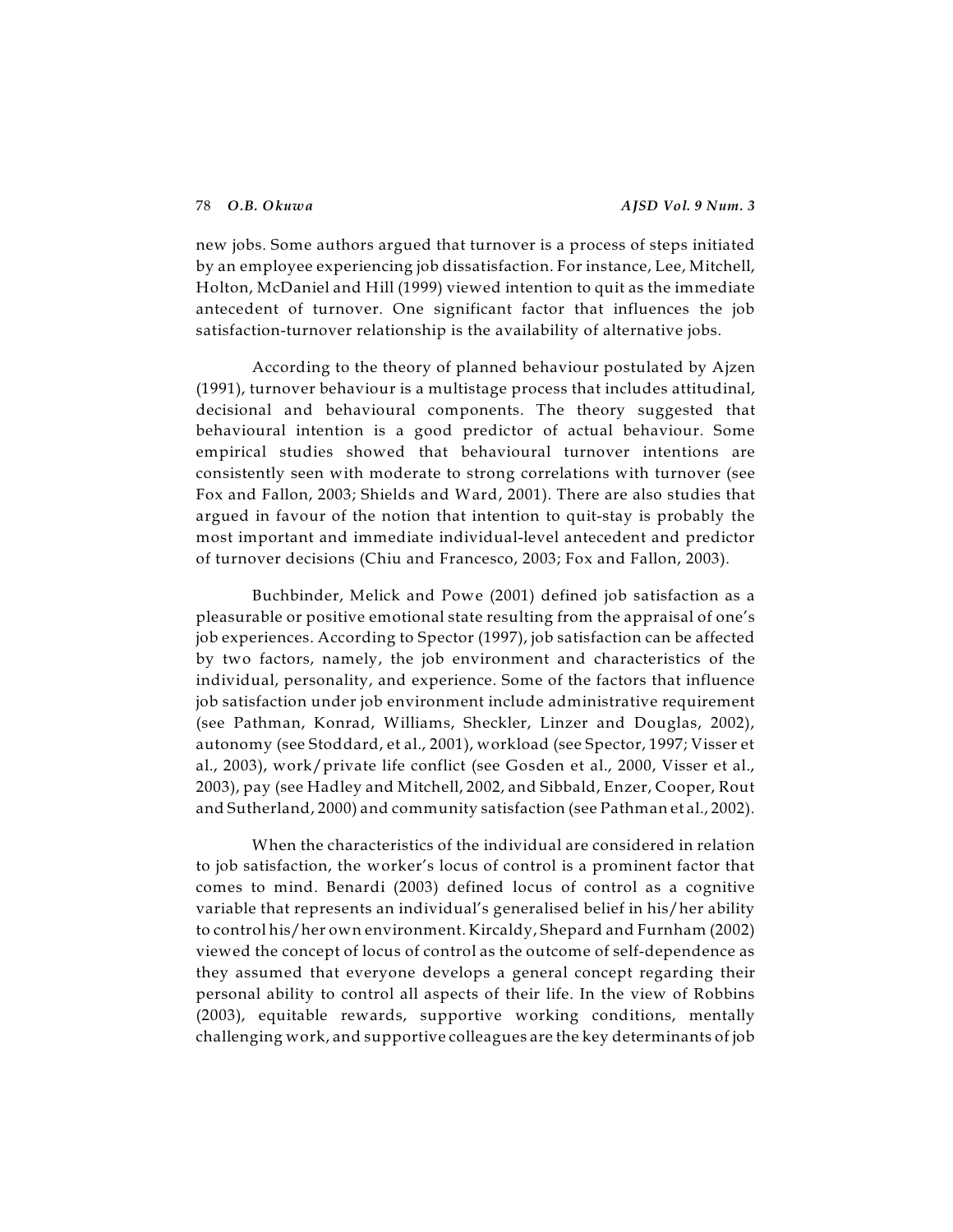satisfaction. Equitable rewards relate to the pay and promotion systems that an employee perceives as fair and in line with expectations. Supportive working conditions in terms of working in an environment that is safe, comfortable and preferably, an employee will prefer to work as close to home as possible and with adequate tools to successfully complete tasks (Ogunleye et al., 2013).

Employees preferjobs that give them opportunities to use their skills, capabilities, and knowledge as well as jobs that offer a variety of feedback, tasks and freedom. Jobs that have little challenge, are dull and boring, often create monotony for employees. In contrast, jobs that are quite challenging and demanding often create feelings of failure and frustration. Locke (1976) identified work itself, pay, promotions, recognition, working conditions, benefits, supervision and co-workers as potent factors that contribute significantly to organisation commitment. In terms of the relationship between job satisfaction and turnover intention, most scholars agreed that job satisfaction and turnoverintention are negatively related (see DeConinck & Stilwell, 2004). The relationship between job satisfaction and turnover intention can also be weakened by several variables including experience, performance, role overload, and the environment of the organisation, to mention a few. For instance, Van Scotter (2000) found that employees whose contextual performances were higher were more satisfied with their jobs, and were more committed to their organisations and less likely to leave, but task performance did not explain significant incremental variance on the variables. In addition, Schwepker (2001) observed that the more sales people perceived the climate of their organisation as ethical, the higher their reported levels of job satisfaction and the more their commitment to the organisation and the less their intent to leave.

Mbah and Ikemefuna (2012) investigated job satisfaction and turnover intentions among the employees of Total Nigeria Plc. in Lagos. The variables considered in the survey as the indicators of job satisfaction that affect employee turnover intention include: satisfaction with pay, nature of work, and supervision. Findings showed that job satisfaction reduced the turnover intention of the employees and that proper pay structure, nature of work and efficient supervision were some of the strategies to reduce turnover among employees. Ogunleye et al. (2013) investigated the relationship between job satisfaction and organizational commitment among Nigerian banks employees. Correlation and multiple regression analysis of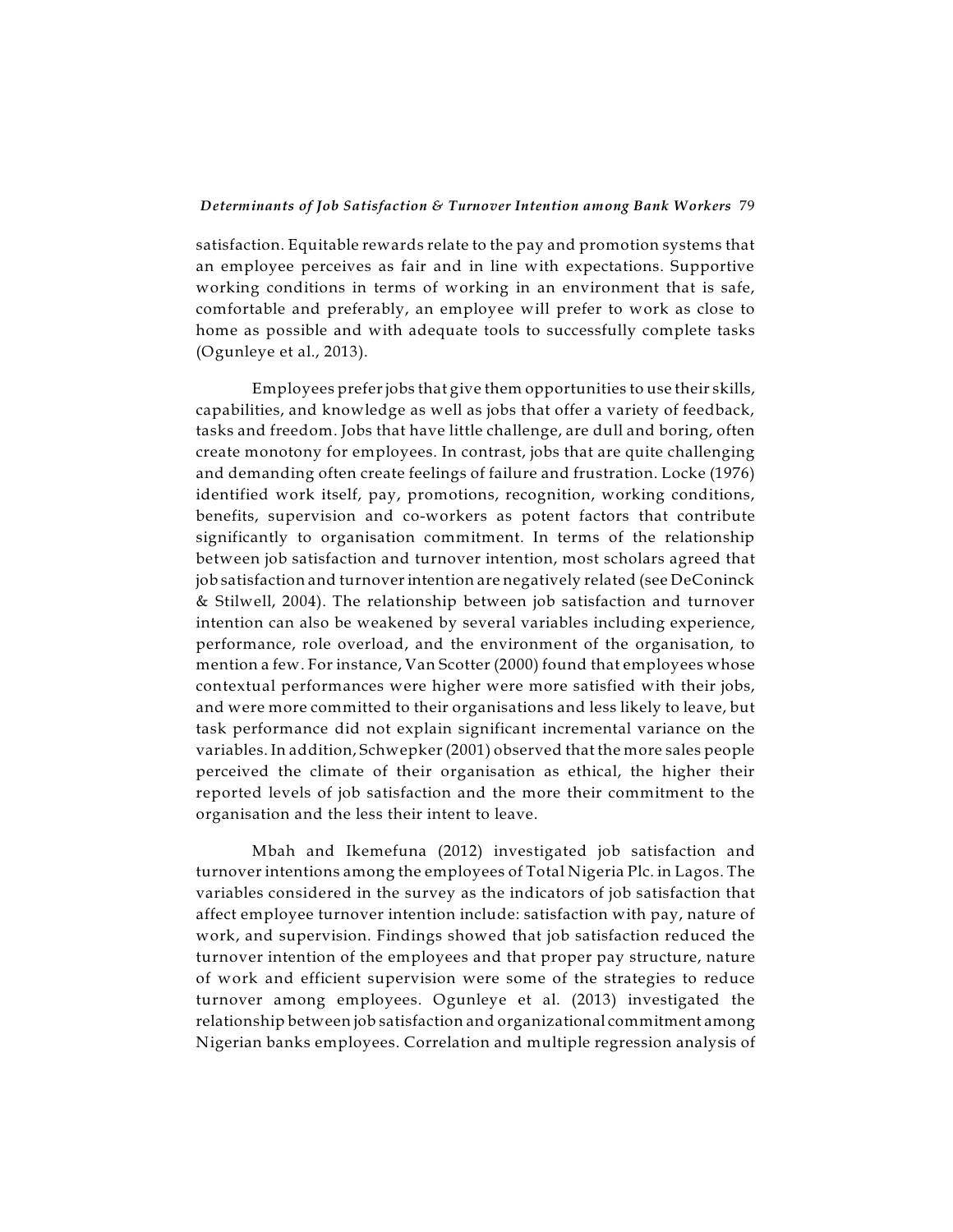the primary data collected from 70 respondents in Osogbo metropolis showed that work condition and supervision were independently significant predictors of organizational commitment.

Oyetola (2013) examined the influence of job satisfaction on turnover intentions of library personnel in some public universities in South West Nigeria. Primary data collected from 226 respondents were analysed using percentages, mean, standard deviation, Pearson's product-moment correlation coefficient and multiple regression analysis methods. The results showed that the linear combination effect of job satisfaction and turnover intentions was significant, and that there was no significant difference in the turnover intention of library personnel by their place of work. The study recommended that public universities should design developmental programmes that would focus on greater motivation of workers and formulate job satisfaction policies to reduce employee's turnover intentions.

Javed, Balouch and Hassan (2014) investigated the determinants of job satisfaction and its effects on employee performance and turnover intentions. The study collected data from 200 employees in Bahawalpur City of Pakistan, which were analysed using descriptive statistics. The results showed that employee empowerment, workplace environment, job loyalty and job performance are positive correlates of job satisfaction, while a significant negative relationship exists between job satisfaction and turnover intention. The results further showed no significant relationship between turnover intention with employee empowerment and job performance.

Kim and Park (2014) explored the determinants of job satisfaction and turnover intentions of public employees with evidence from US federal agencies. The study used a structural equation model to analyse secondarily collected data from the 2005 Merit Principle Survey which was used to develop an antecedent-mediator-outcome model that tests the direct and indirect effects of a set of attitudinal and behavioural influences on job satisfaction and two types of turnover intentions. The study found that intrinsic and extrinsic work motivations are positively associated with goal congruence in the public sector. The study also found disparate impact of intrinsic and extrinsic work motivations on interpersonal trust among federal employees while interpersonal trust enhanced job satisfaction and decreased conflictual turnover intention significantly.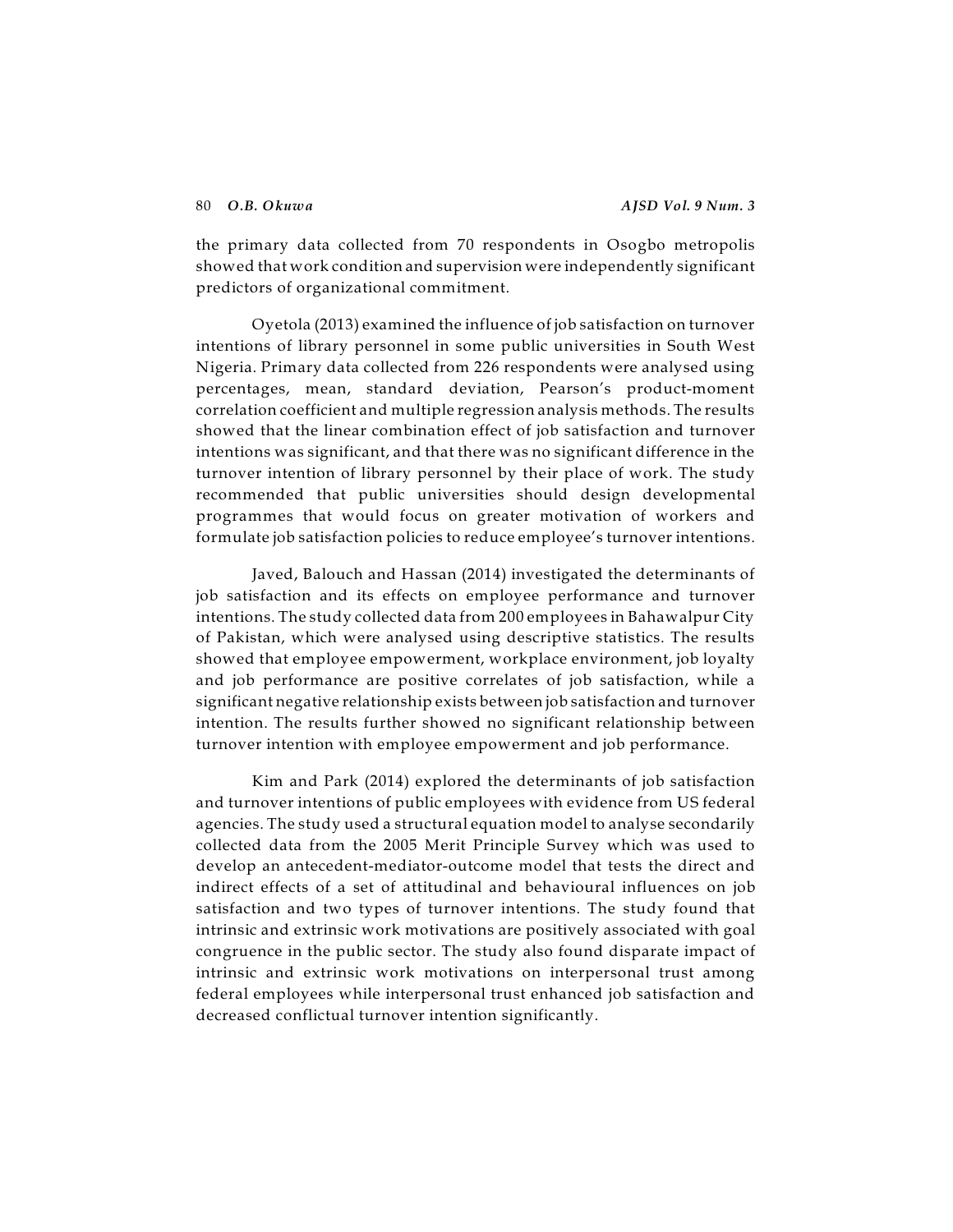Sasaki, Serenko, Sato and Palvia (2019) investigated the determinants of job satisfaction and its effect on job turnover intention of IT professionals in Japan. Using structural equation modelling, the study found that selfefficacy and friendship networks have positive impacts on job satisfaction while work exhaustion negatively affects job satisfaction. A comparative analysis of workplace-derived factors (self-efficacy and work exhaustion) and collectivism-derived factors (friendship networks and work-home conflict) showed that the former had a greater effect on job satisfaction than the latter. The study also found a strong negative effect of job satisfaction on turnover intention.

Liu, Zhu, Wu and Mao (2019) examined the determinants of turnover intentions of rural health workers in China. The study was based on a crosssectional survey conducted between June and September 2013, based on a three-stage random sampling technique. The study employed exploratory factor analyses, chi-square test, one-way ANOVA and binary logistic regression techniques to analyse data collected from 5,046 randomly sampled rural health workers in 11 western provinces of China. Key findings from the study showed that work stress had an indirect and positive effect on rural health workers' turnover intentions. Meanwhile, job satisfaction weakened the positive effect of work stress on turnover intentions by playing a total mediating role, with reward satisfaction being the largest mediator.

Wazir and Jan (2020) examined the relationship between job satisfaction and turnover intention in Pakistan. The study used the equal allocation and stratified random sampling techniques to select a total of 140 employees from Wateen and Multinet telecom companies, and analysed with the regression technique. The results showed that job satisfaction decreased the chances of turnover, with organizational commitment playing a key mediating role in improving job satisfaction and reducing turnover intentions.

Wang, Xu, Christina and Melo (2020) investigated the relationship among professional identity, employee engagement, job satisfaction and turnover intention of hotel employees in China. The study which was hinged on the conservation of resources theory, used empirical data collected from 1312 hotel employees, and analysed with a structural equation model. The results showed that while professional identity had a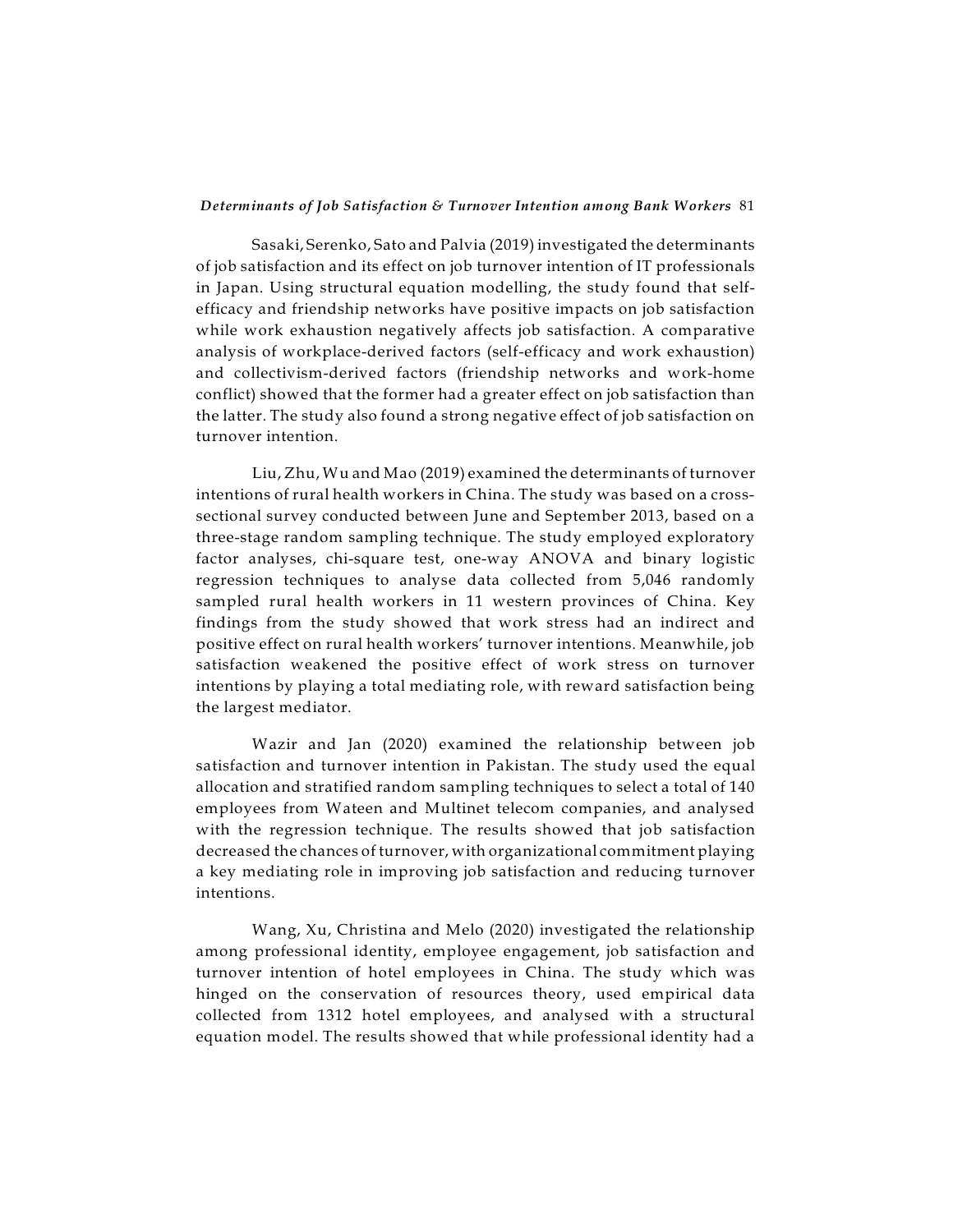positive impact on employee engagement and job satisfaction, but a negative impact on job turnover intention, employee engagement and job satisfaction had negative effects on job turnover intention. Further findings from the result suggest a mediating role of employee engagement and job satisfaction on professional identity and job turnover intention.

Lin and Huang (2020) examined the relationship among organizational learning culture, job satisfaction, turnover intentions and job performance during organizational change. The study employed a quantitative approach with structural equation modelling and bootstrapping estimation to analyse data collected from a sample of 434 employees in a telecommunication company in Taiwan. The results showed that employees who experienced a higher learning culture had lower levels of turnover intentions and exhibited better job performance. Job satisfaction was found to have a negative impact on employees' turnover intentions but a positive impact on job performance. Like Wang et al. (2020), the study also found a mediating role of job satisfaction in the relationship between an organizational learning culture, employee turnover intentions and job performance. The results indicate that when experiencing organizational planned changes, a vibrant learning culture gives employees a higher level of satisfaction in their jobs and workplace.

French, Allen, Hugbes and Sook (2020) examined faculty time allocation pattern among typical faculty members to investigate profile association with work-family balance, job satisfaction, affective commitment and turnover intentions. Using latent profile analysis on data collected from a total of 1270 faculty members across 11 universities in a US southeastern state, the study found four common profiles; research focus, teaching focus, dual teaching and service focus and a classic dual research and teaching focus. Women were found more likely to be members of the teaching profile compared to the research profile. The classic profile members were found to have the highest work-family balance and job satisfaction, while the teaching profile scored the lowest on each correlate. The results indicate time allocation strategies that focus on multiple rewarded tasks were associated with the most positive correlates while exclusive focus on enriching but unrewarded tasks had the worst work-family balance, job satisfaction and turnover intentions.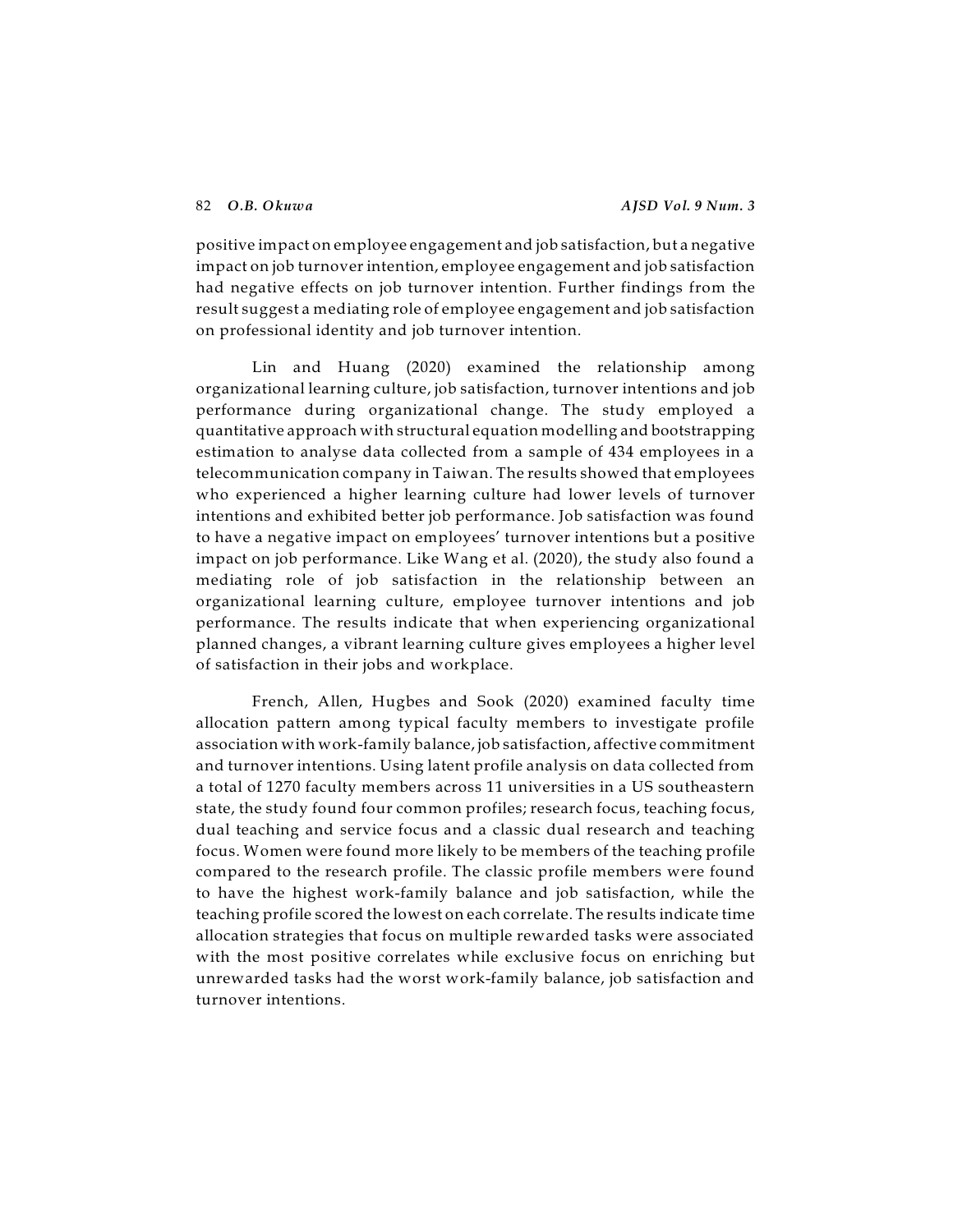# **Theoretical Framework and Methodology**

# **Theoretical framework**

A number of theories have been used to examine job satisfaction and job turnover intention. These include: need fulfilment theory, social reference group theory, Herzberg's two factor theory, discrepancy theory and expectancy theory. Among these theories, the Herzberg's two factor theory was found suitable to provide the theoretical framework for this paper. According to the theory, satisfaction and dissatisfaction are independent of each other and exist on separate continuums. Two separate conditions are responsible for the motivation and dissatisfaction of work. When one set of conditions called motivators is present in an organisation, workers feel motivated, but its absence does not dissatisfy them. Similarly, when another set of conditions called dissatisfiers is absent in the organisation, the workers feel dissatisfied, but its presence does not motivate them. The two sets are unidirectional, that is, their effect can be seen in one direction only. The motivators include: achievement, work itself, recognition, possibility of growth, and responsibility. Factors which acts as dissatisfiers are: company policy, technical supervision, inter-personal relations, salary, personal life, working conditions, status, and job security. The motivators could engender job satisfaction, while the dissatisfiers could cause job turnover intention.

# **Methodology**

### *Population, Sample and Sampling Technique*

The population for this study is the entire staff of some commercial banks in Ibadan. Although there are 24 commercial banks in Nigeria, purposive sampling was used to select 12 banks with the highest number of branches in Ibadan. The study adopted purposive sampling in selecting the banks because of the homogeneous nature of the organisations (Banking sector). The random sampling technique was then used to select 20 bank staff from each of the banks irrespective of the branch. In all, a sample of 240 respondents was selected for this paper.

# *Model Specification and Estimation Techniques*

Probit analysis was applied to a binary choice model to identify the respondents that were satisfied with their jobs and those that had turnover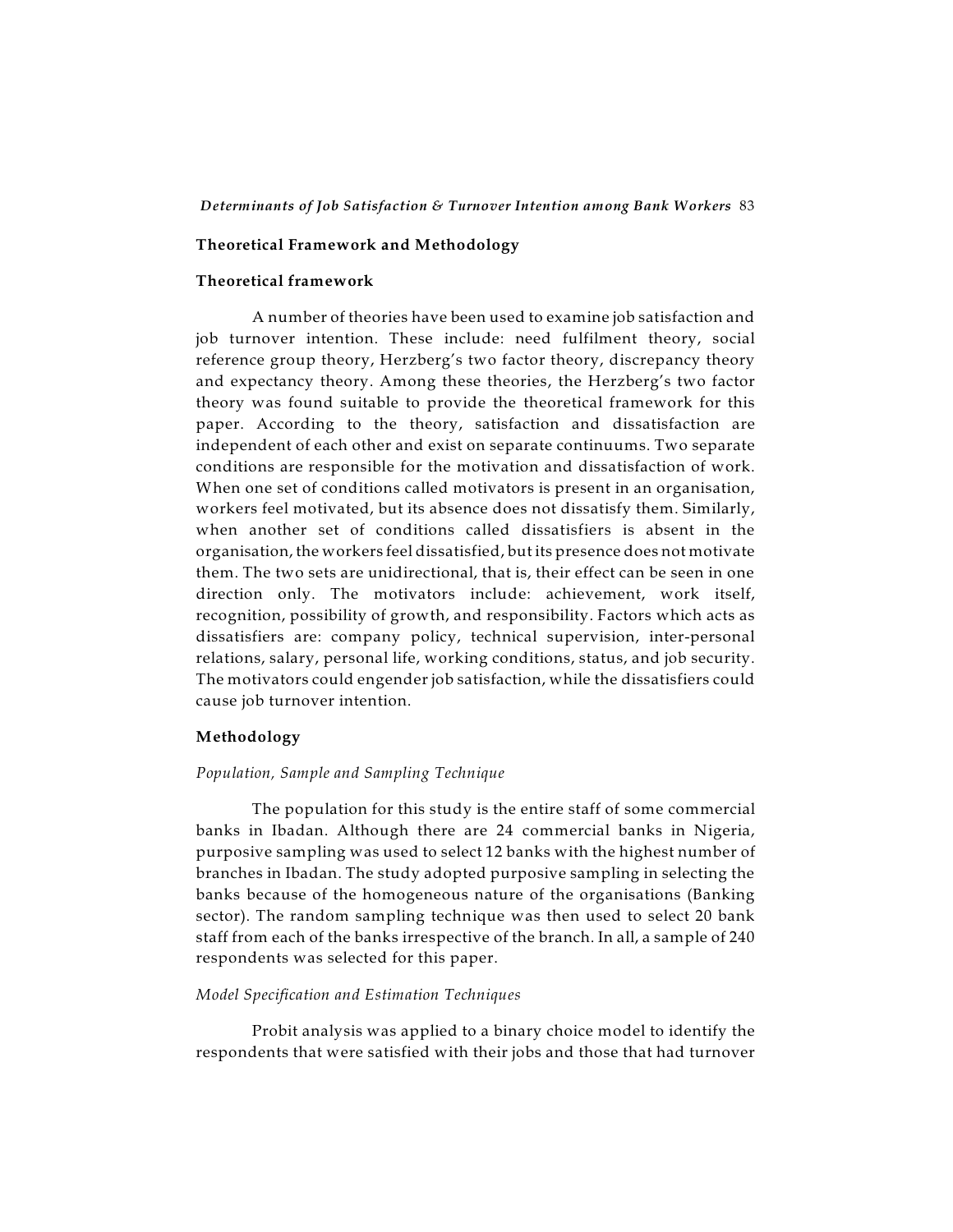intention. This model was used in order to find the likelihood of job satisfaction and job turnover intention. In the model, it was assumed that the error terms are homoscedastic and normally distributed with a mean of zero, and a variance.

| <b>Job Satisfaction</b>       |                                                                                            |  |  |  |
|-------------------------------|--------------------------------------------------------------------------------------------|--|--|--|
| Job satisfaction              | 1 if worker has positive feeling about his job $( = 0$ otherwise)                          |  |  |  |
| Achievement                   | 1 if the worker has risen to high level of the job $(= 0 \text{ otherwise})$               |  |  |  |
| Work safety                   | 1 if the worker does not feel any treat the cause of work $(= 0)$<br>otherwise)            |  |  |  |
| Work hour                     | 1 if work hour permits the workers to have quality rest $(= 0)$<br>otherwise)              |  |  |  |
| Possibility of<br>growth      | 1 if worker has opportunity of promotion $(= 0$ otherwise)                                 |  |  |  |
| Family                        | 1 if schedule does not conflicts with my family time $(= 0)$<br>otherwise)                 |  |  |  |
| Interpersonal<br>relation     | 1 if worker has good interpersonal relationship with staff $(= 0)$<br>otherwise)           |  |  |  |
| <b>Job Turnover Intention</b> |                                                                                            |  |  |  |
| Job turnover<br>intention     | 1 if the worker has intention of leaving the job $(= 0 \text{ otherwise})$                 |  |  |  |
| <b>Sex</b>                    | 1 if the sex is male $( = 0$ otherwise)                                                    |  |  |  |
| <b>Higher Education</b>       | 1 if no university education ( $= 0$ otherwise)                                            |  |  |  |
| Years in service              | 1 if workers have spent less than 10 years ( $= 0$ otherwise)                              |  |  |  |
| Company policy                | 1 if company policies are favourable $( = 0$ otherwise)                                    |  |  |  |
| Technical<br>supervision      | 1 if there are too many superiors and supervisors $( = 0$ otherwise)<br>$( = 0$ otherwise) |  |  |  |
| Salary                        | 1 if 1 am satisfied with my salary ( $= 0$ otherwise)                                      |  |  |  |
| Working<br>conditions         | 1 if working conditions are favourable $( = 0$ otherwise)                                  |  |  |  |
| <b>Status</b>                 | 1 if worker is a senior staff $( = 0$ otherwise)                                           |  |  |  |
| Job security                  | 1 if the worker has fear of losing the job $( = 0$ otherwise)                              |  |  |  |
| <b>Job</b> satisfaction       | 1 if worker has positive feeling about his job $( = 0$ otherwise)                          |  |  |  |

# **Table 1: Variable definitions**

This paper examines the factors that determine job satisfaction and job turnover intention. Therefore, two models were estimated. For the first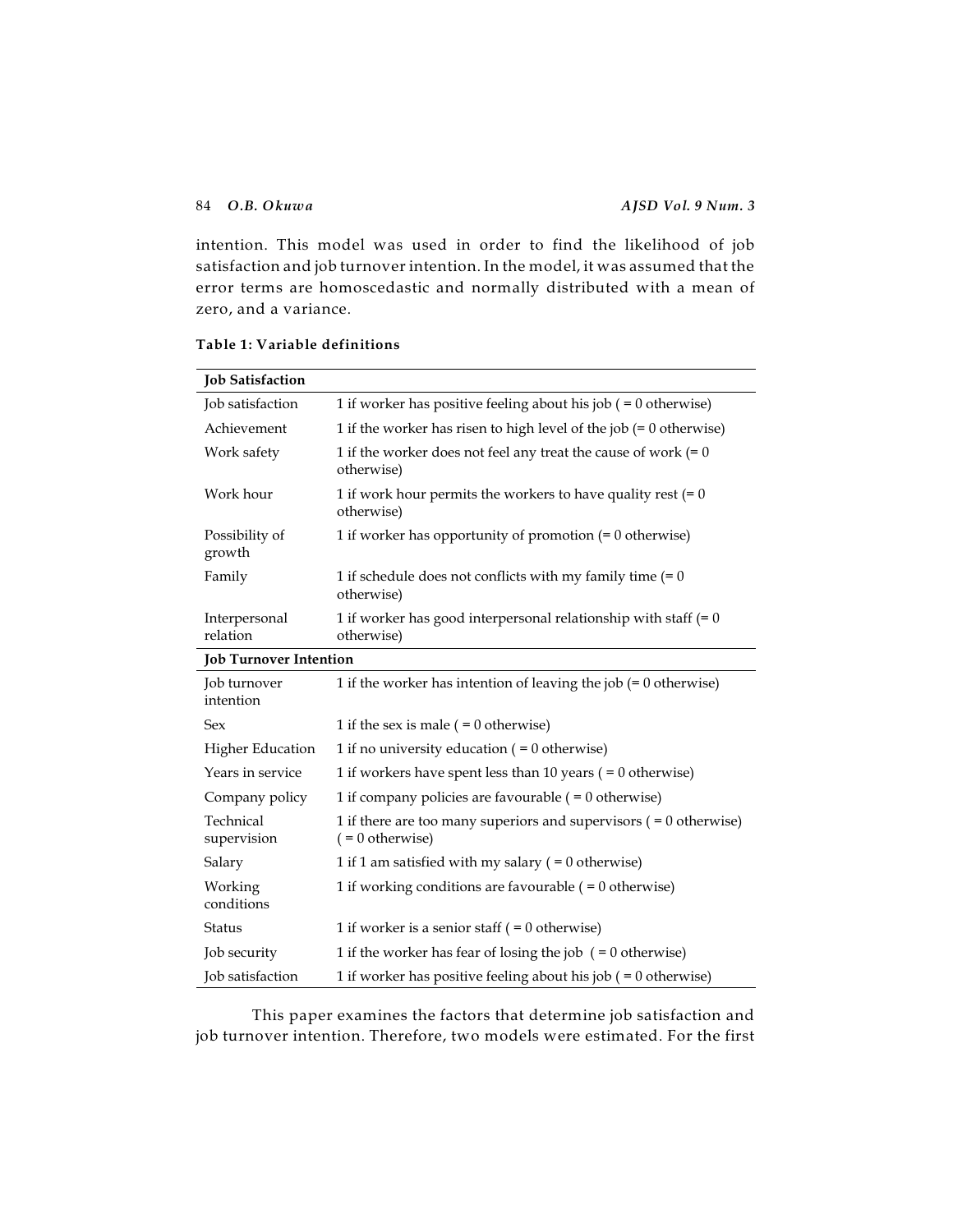model, the dependent variable is the qualitative variable, job satisfaction. This dependent dummy variable may be represented as follows:

```
Select Y<sub>i</sub> = 1 < = > Z<sub>i</sub> \geq 0Select Y<sub>i</sub>= 0 < = > Z<sub>i</sub> < 0
```
For the model, the probability of choosing Y  $_{\rm i}$  =1 (i.e., job satisfaction) is given by: Prob (Y<sub>i</sub> =1) = Prob (Z ≥ 0) = Prob (β0 + β1 achievement + β2 work safety +  $\beta$ 3 work hour +  $\beta$ 4 recognition +  $\beta$ 5 possibility of growth +  $\beta$ 6 interpersonal relation +  $\beta$ 7 salary - Ui  $\geq$  0).

The second model has job turnover intention as its dependent variable, which is equally qualitative.

$$
Select Y_i = 1 < = > Z_i \ge 0
$$
\n
$$
Select Y_i = 0 < = > Z_i < 0
$$

For the model, the probability of choosing Y $_{\rm i}$  =1 (i.e., job turnover intention) is given by: Prob (Y<sub>i</sub> =1) = Prob (Z ≥ 0) = Prob (β0 + β1 sex + β2 higher education +  $\beta$ 3 age +  $\beta$ 4 company policy +  $\beta$ 5 technical supervision +  $\beta$ 6 interpersonal relation +  $\beta$ 7 salary +  $\beta$ 8 personal life +  $\beta$ 9 working conditions +  $\beta$ 10 recognition +  $\beta$ 11 status +  $\beta$ 12 job security +  $\beta$ 13 job satisfaction  $-$  Ui  $\geq$  0).

# *Empirical Analysis*

The determinants of job satisfaction and job turnover intention among commercial banks workers in Ibadan were assessed in this section. The probit model was used to analyse the factors that influence the probability of job satisfaction and job turnover intention. The results of the regressions were presented in Tables 2 and 3. In order to interpret the results, it is important to recall that if a coefficient has a positive sign and is statistically significant, an increase in that variable will increase the probability occurrence.

# *Determinants of job satisfaction*

The result showed that a higher level of income (salary) increases the probability to reach greater outcomes in job satisfaction. A similar result was obtained by Grund and Sliwka (2001). As regards job characteristic factors,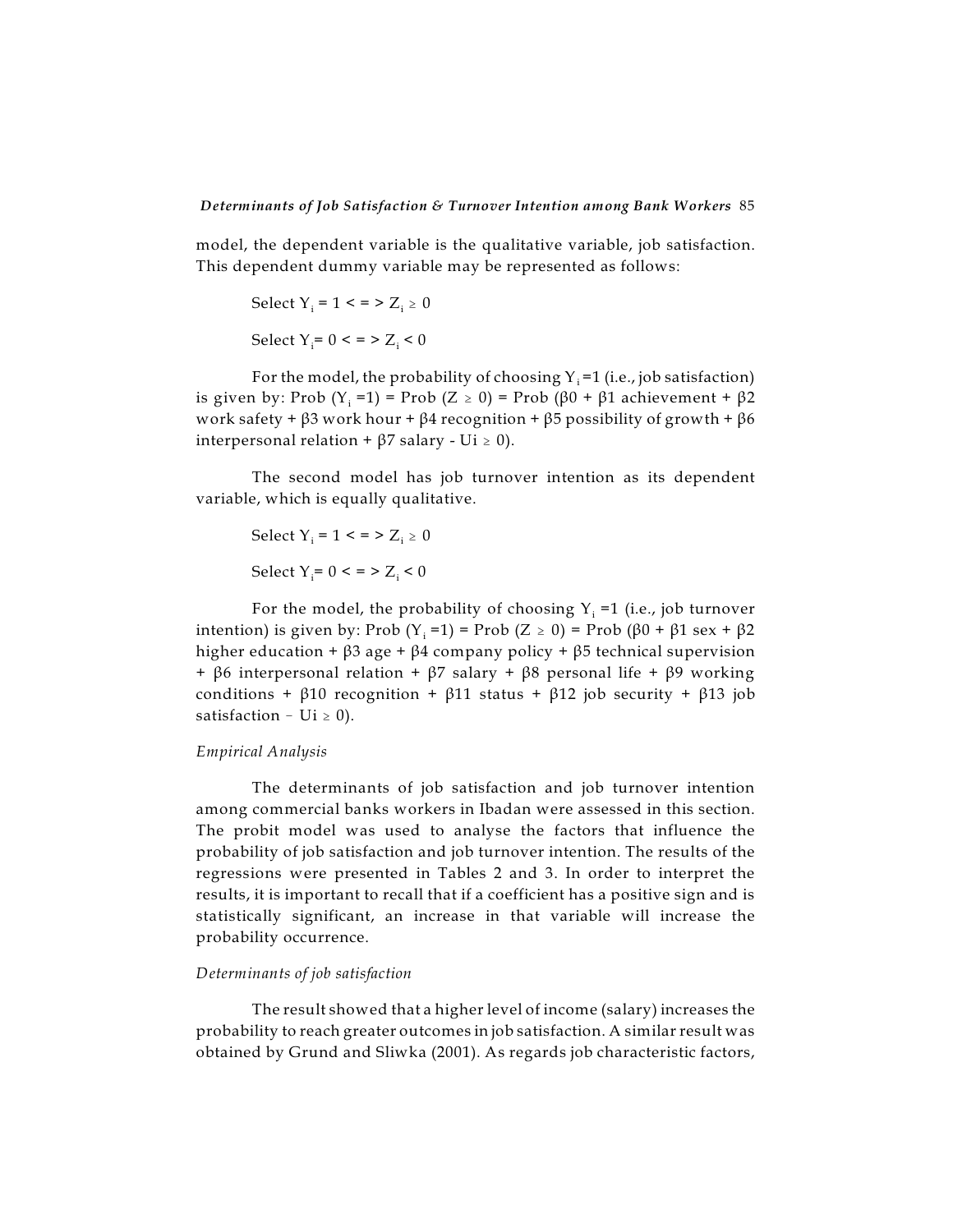job security was considered a very important determinant of job satisfaction. The result indicated that job insecurity in the bank reduces the satisfaction of the workers. This is because the fear of being laid off at anytime could affect their peace of mind. The result is plausible because of the frequent disengagement of workers in the banking industry in recent times. Another variable among job characteristics that is considered as having an effect on job satisfaction is the amount of hours worked. Work hour was found to have negative impact on job satisfaction among bank workers in Ibadan. Although more time dedicated to a job may be associated with a higher wage, when the hours of work exceed the subjective level, the marginal utility of work will be very low. Work safety showed no statistical significance.

|                        | Coefficient  | Std. Error | Z       |
|------------------------|--------------|------------|---------|
| Salary                 | $0.0515***$  | 0.0183     | 2.81    |
| Work safety            | 0.7121       | 7.9122     | 0.09    |
| Work hour              | $-0.7910***$ | 0.2028     | $-3.9$  |
| Job security           | $-0.0951**$  | 0.0473     | $-2.01$ |
| Possibility of growth  | $0.0581***$  | 0.0123     | 4.71    |
| Family                 | $-0.1151***$ | 0.045      | $-2.56$ |
| Interpersonal relation | $0.0061***$  | 0.0012     | 5.23    |

**Table 2: Probit results of the determinants of job satisfaction in banks**

\*\*\*, \*\*, \* indicate that the coefficient is statistically significant at 1%, 5% and 10% level, respectively.

Possibility of growth in the banks and interpersonal relationship among the staff enhances job security. This implies that when promotion and appointment of staff are regular and without favouritism, the level of satisfaction of the staff will improve. The negative significance of the impact of family attention on job satisfaction is an indication that the bank workers'schedules usually conflict with family attention. The result affirms the long stay at work by the bank workers.

# *Determinants of job turnover intention*

The result of the determinants of job turnover intention is presented in Table 3. The result showed that job satisfaction has negative impact on job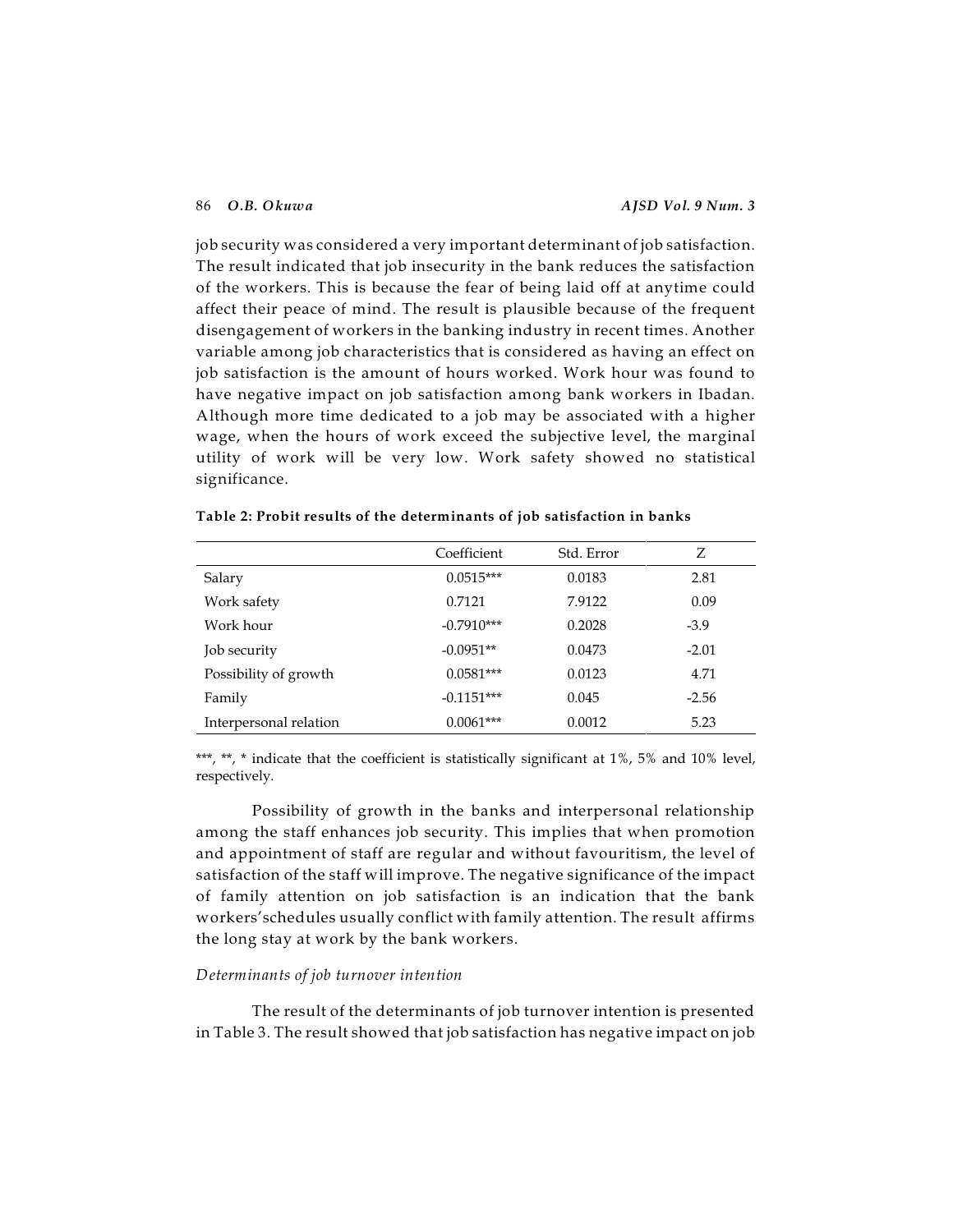turnover intention. In other words, it establishes that an inverse relationship exists between job satisfaction and job turnover intention This further implies that the more satisfied the bank workers are the less their intention to leave their current employer. This result is similar to the findings of Medina (2012) for America workers.

Moreover, workers that do not have a university education have the propensity to leave their present job. Concerning the impact of years in service, the junior bank workers showed higher tendency to leave the present job than those that had risen to higher positions. The result further showed that too many supervisors and superiors at work increased the tendency of bank workers to seek another job.

|                         | Coefficient  | Std. Error | Z       |
|-------------------------|--------------|------------|---------|
| <b>Sex</b>              | $-0.1710***$ | 0.0396     | $-4.32$ |
| <b>Higher Education</b> | $0.1913***$  | 0.0681     | 2.81    |
| Years in service        | $-0.0001***$ | $\Omega$   | $-3.11$ |
| Company policy          | $0.0182**$   | 0.0092     | 1.98    |
| Technical supervision   | $0.1317***$  | 0.0196     | 6.73    |
| Salary                  | $0.0070***$  | 0.0023     | 3.09    |
| Working conditions      | $0.0339***$  | 0.0052     | 6.47    |
| Job security            | $0.0108***$  | 0.0024     | 4.41    |
| Job satisfaction        | $-0.8196**$  | 0.3866     | $-2.12$ |

**Table 3: Probit results of the determinants of job turnover intention in banks**

\*\*\*, \*\*, \* indicate that the coefficient is statistically significant at 1%, 5% and 10% level, respectively.

The possibility of obtaining a higher salary increases the chances of bank workers wanting to change jobs. This is logical since everyone desires a higher salary. Therefore, the prospect for a higher salary elsewhere would always make workers desire to change their job. Working conditions in banks increase workers' desire to change job. This could be influenced by a number of factors, such as hours of service, target set for bank marketers, etc. This finding is not unexpected given the high rate of lay-offs in the banking sector in recent times.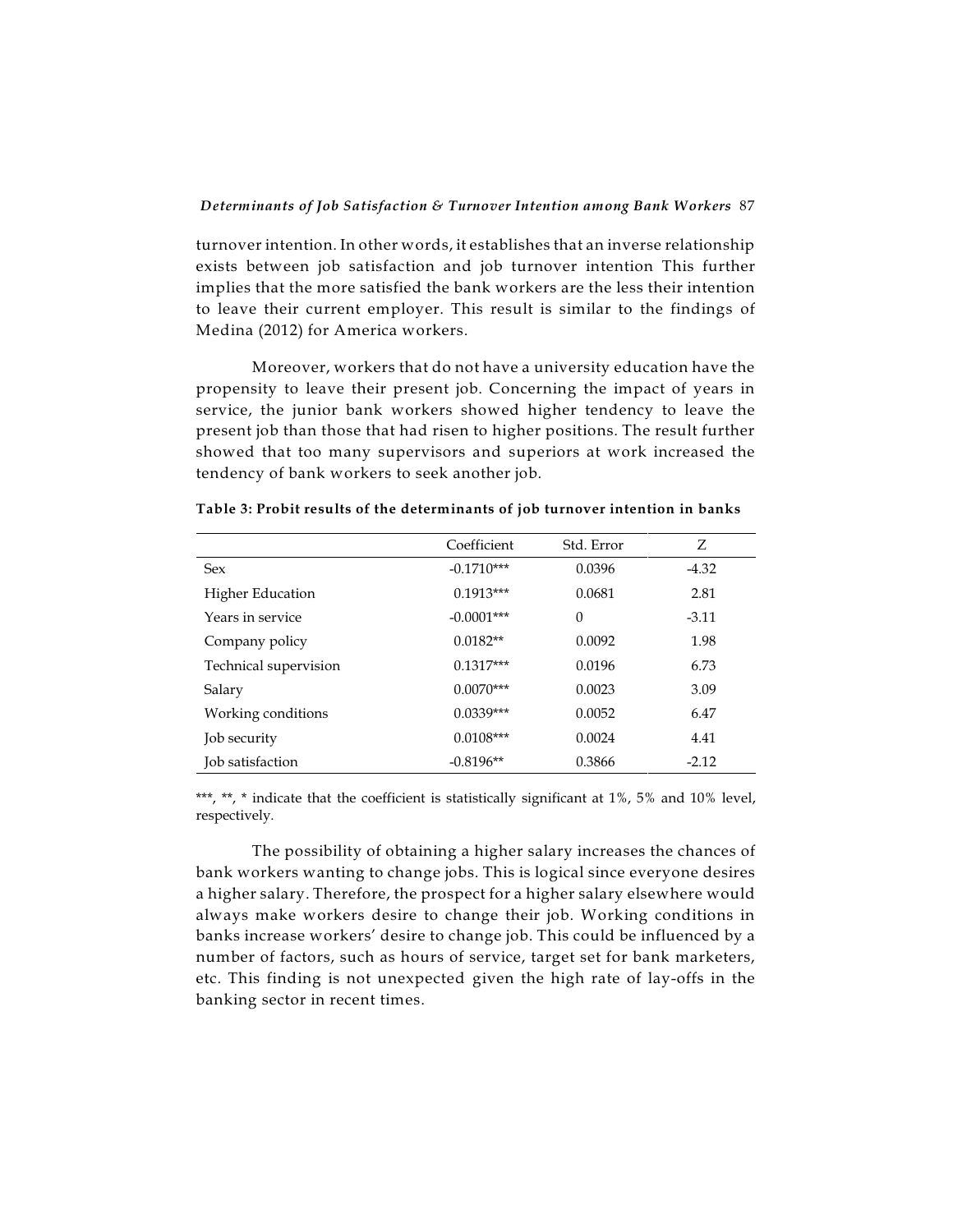#### **Concluding Remarks**

This paper examined the factors that determine job satisfaction and job turnover intention among bank workers in selected banks in Ibadan. The results showed that satisfaction with salary, safety in the workplace, possibility of promotion, and interpersonal relations among the staff were the factors that enhanced job satisfaction of workers of selected banks in Ibadan. However, long working hours, job insecurity and conflicts between the office and family schedule reduced the job satisfaction of the bankers. For job turnover intention, the factors that promoted it were higher education, company policies, supervision, salary, working conditions, and job insecurity. Also, female bankers had higher tendency to job turnover intention than male bankers. Long years in service and job satisfaction were found to reduce job turnover intention.

The policy implication of this paper is very sacrosanct for human resource management of banks. The importance stems from the huge resources required to replace bank staff in the event of high job turnover. In order to prevent job turnover intention or actual turnover, it is important that the managements of banks reduce the hours of work of their staff. This can also be achieved if workers work in shifts. Enhanced salary is another way of preventing job turnover intention among workers. Moreover, profit maximisation polices of banks should not be at the expense of the welfare of their workers, especially in enhancing their job security.

# **References**

- Ajzen, I. (1991). The theory of planned behaviour. *Organizational Behaviour and Human Decision Processes*, 50(2), 179–211.
- Buchbinder, M., Melick, C., and Powe, N. (2001). Managed care and primary care physicians' overall career satisfaction. *Journal of Health Care Finance*, 28(2), 35-45.
- Benardi, L. (2003). Channel of social influence on reproduction. *Population Research and Policy Review*, 22(5), 427-555.
- Chiu, R. and Francesco, A. (2003). Dispositional traits and turnover intention: Examining the mediating role of job satisfaction and affective commitment. *International Journal ofManpower*, 24(3), 284–298.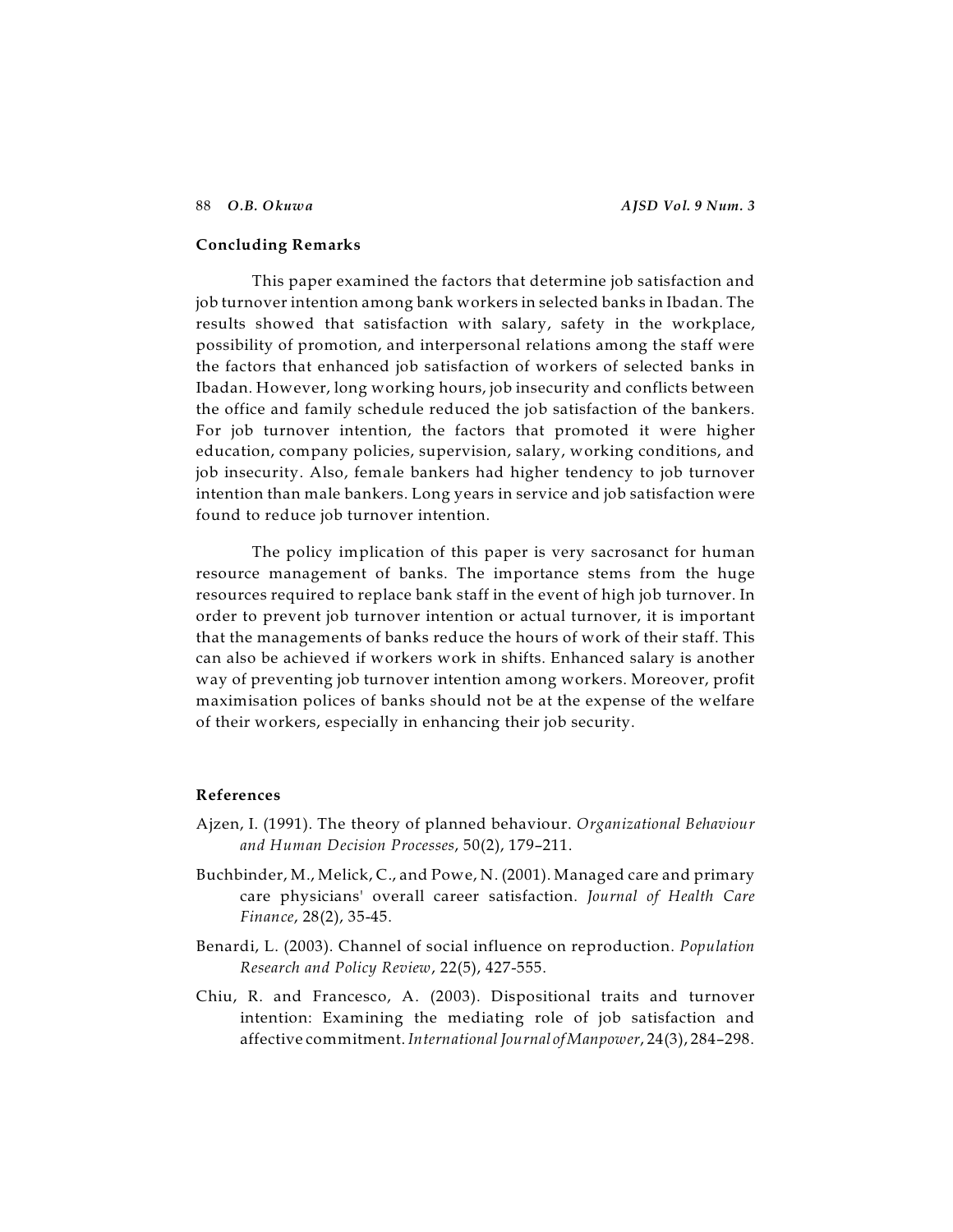- DeConinck, J., and Stilwell, C. (2004). Incorporating organizational justice, role states, pay satisfaction and supervisor in a model of turnover intention. *Journal of Business Reviews*, 57, 225-231.
- Fox, S., and Fallon, B. (2003). Modeling the Effect of Work/life Balance on Job Satisfaction and Turnover Intentions. Symposium paper presented at the 5th Australian Industrial and Organisational Psychology Conference, Melbourne, Australia.
- French, K.A., Allen, T.D., Hughes, M., and Sook, E. (2020). Faculty time allocation in relation to work-family balance, job satisfaction, commitment, and turnover intentions. *Journal of Vocational Behavior*, 120, 103443. https://doi.org/10.1016/j.jvb.2020.103443
- Gosden, T., Bowler, I., and Sutton, M. (2000). How do general practitioners choose their practice? Preferences for practice and job characteristics. *Journal of Health Services Research and Policy*, 5(4), 208-213.
- Grund, C., and Sliwka, D. (2001). The Impact of Wage Increases on Job Satisfaction: Empirical evidence and theoretical implications. Discussion paper no 387 November. http://papersssrm.com/ abstract=289100.
- Hadley, J., and Mitchell, J. (2002). The growth of managed care and changes in physicians' incomes, autonomy, and satisfaction. *International Journal of Health Care Finance and Economics*, 2, 37-50.
- Javed, M., Balouch, R., and Hassan, F. (2014). Determinants of job satisfaction and its impact on employee performance and turnover intentions. *International Journal of Learning & Development, 4*(2), 120–140.
- Kim, S., and Park, S. M. (2014). Determinants of job satisfaction and turnover intentions of public employees: Evidence from US federal agencies. *International Review of Public Administration,* 19(1), 37–41. https://doi.org/10.1080/12294659.2014.887354
- Kirkcaldy, B., Shepard, R., and Furnham, A. (2002). The influence of type A behaviour and locus of control upon job satisfaction and occupational health. *Personality and Individual Differences*, 33(2002), 1361-1371.
- Kreitner, R., and Kinicki, A. 2006. *Organizational Behavior*. New York: McGraw Hill.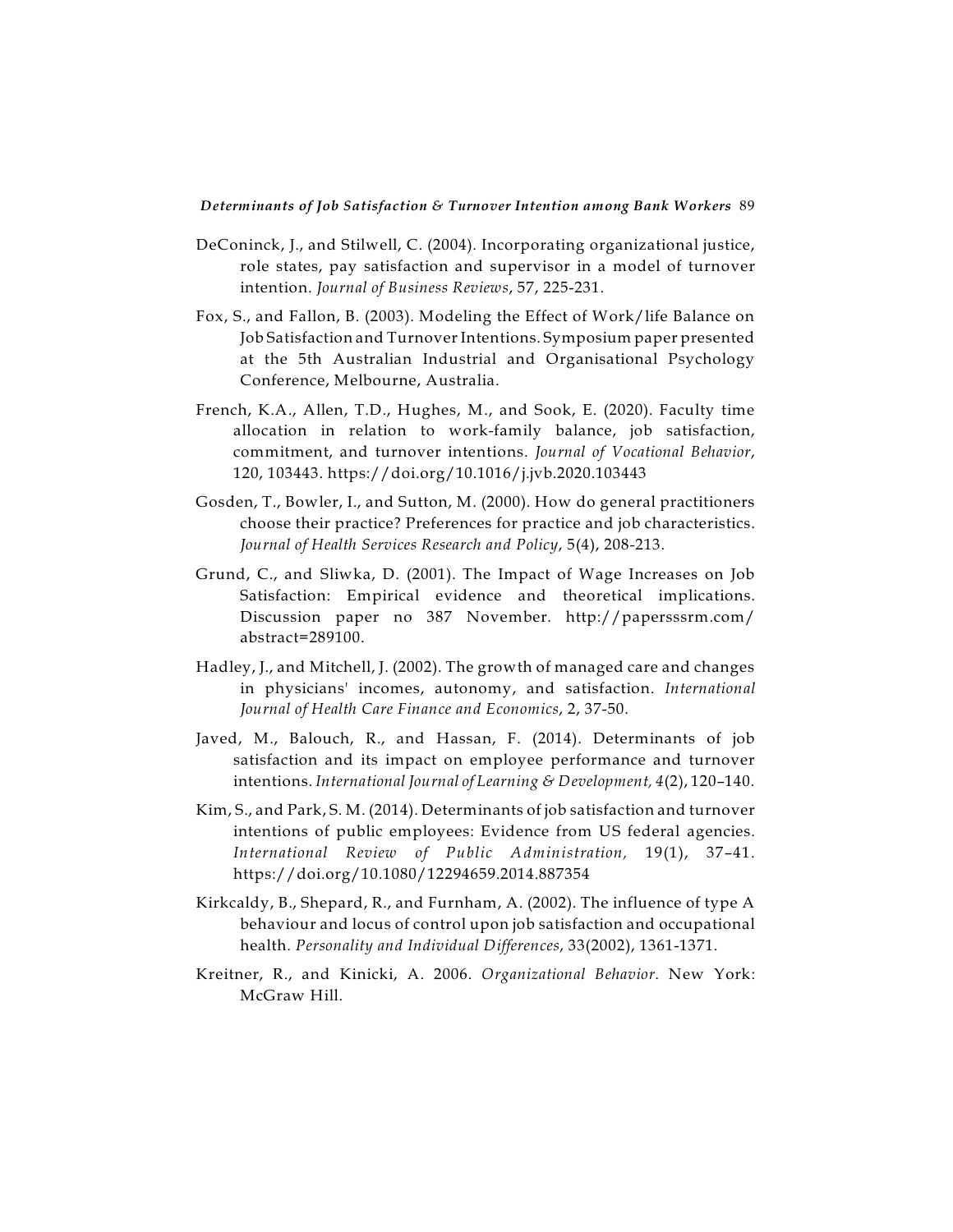- Lee, T., Mitchell, T., Holtom, B., McDaniel, L., and Hill, J., (1999). The unfolding model of voluntary turnover: replication and extension. *Academy of Management Journal*, 42, 450-463.
- Lin, C-Y., and Huang, C-K. (2020). Employee turnover intentions and job performance from a planned change: the effects of an organizational learning culture and job satisfaction. *International Journal of Manpower,* 0143-7720. https://doi.org/10.1108/IJM-08-2018-0281
- Liu, J., Zhu, B., Wu, J., and Mao, Y. (2019). *Job satisfaction, work stress, and turnover intentions among rural health workers: a cross-sectional study in 11 western provinces of China*. 1–11.
- Locke, E. (1976). *The nature and causes of job satisfaction, In M. Dunnette, (ed.)Handbook of Industrial and Organizational Psychology*. Chicago, IL: Rand McNally, pp.1297-347.
- Mbah, S., and Ikemefuna, C. (2012). Job satisfaction and employees' turnover intentions in Total Nigeria Plc. in Lagos. *International Journal of Humanities and Social Science*, 2(14), 275-287.
- Medina, E. (2012). Job Satisfaction and Employee Turnover Intention: What does Organizational Culture Have to Do with It? Working Paper Series of Columbia University, Colombia.
- Mobley, W.H. (1977). Intermediate linkages in the relationship between job satisfaction and employee turnover. *Journal of Applied Psychology*, 62, 237-240.
- Mowdey, R.T., Richard, M.S., and Lyman, W.P. (1979). The measurement of organisational commitment. *Journal of Vocational Behaviour*, 14(2), 224- 247.
- Ogunleye, P., Odebiyi, I. and Olaoye, B. (2013). Exploring the relationship between job satisfaction dimension and organisational commitment among Nigerian bank employees. *International Journal of Academic Research in Economics and Management Sciences*, 2(6), 85-95.
- Oyetola, O.S. (2013). Influence of job satisfaction on turnover intentions of library personnel in selected universities in South West Nigeria. *Library Philosophy and Practice (e-journal)*, paper 914.
- Pathman, D., Konrad, T., Williams, E., Sheckler, W., Linzer, M., and Douglas, J. (2002). Physician job satisfaction, dissatisfaction, and turnover. *The Journal of Family Practice*, 51(7), 593-601.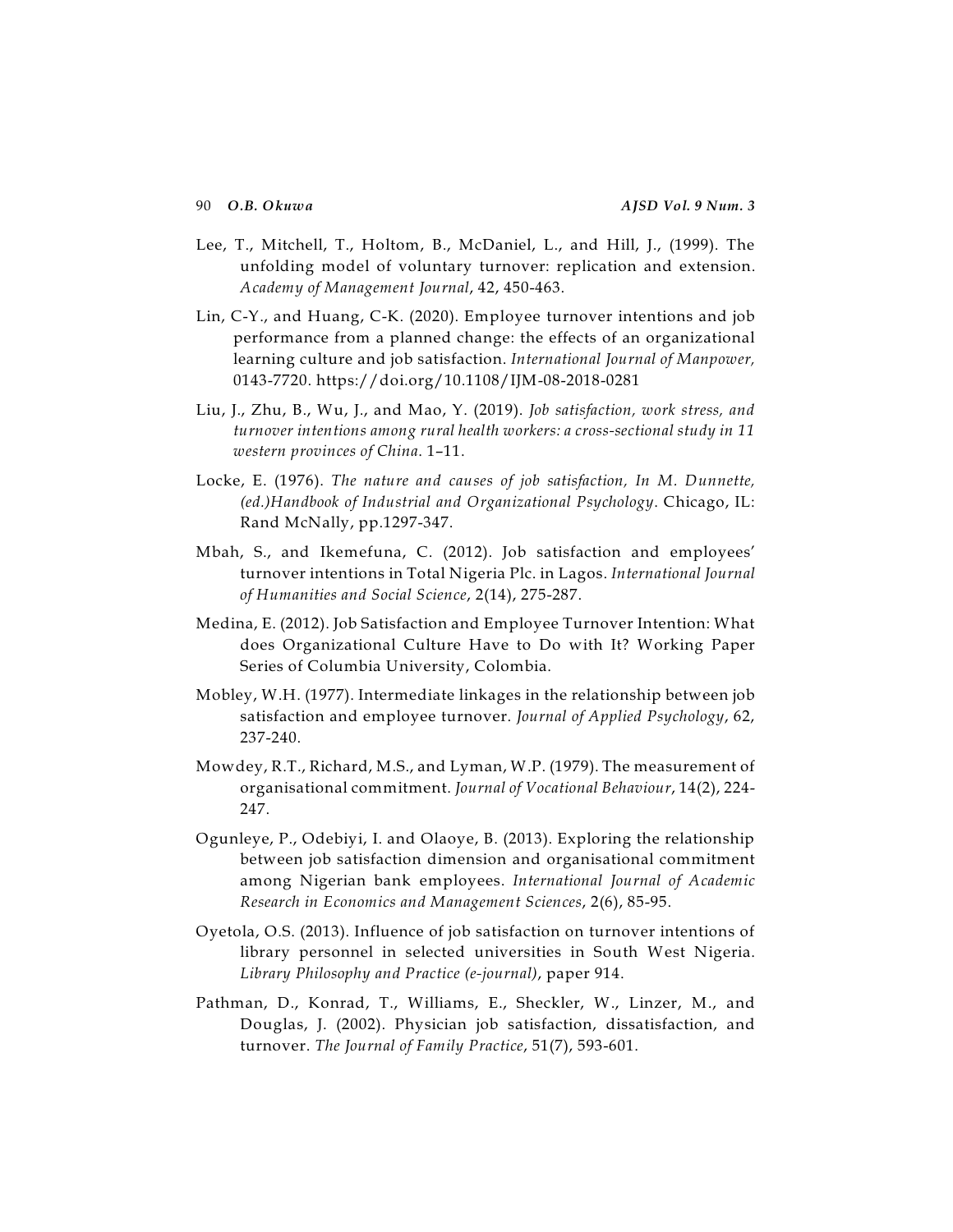- Robins, S. (2003). *Organizational Behaviour: Concept Controversy and Application*. Ninth Edition. Prentice Hall.
- Sasaki, B.H., Serenko, A., Sato, O., and Palvia, P. (2019). Determinants of Job Satisfaction and Turnover Intention of IT Professionals in Japan. Conference Paper presented at the  $25^{\rm th}$  Americas Conference on Information Systems, AMCIS 2019.
- Schein, E. H. (1996). Culture: The missing concept in organisation studies. *Administrative Science Quarterly*, 2(4), 229.
- Schwepker, C. (2001). Ethical climate's relationship to job satisfaction, commitment, job satisfaction, and turnover among psychiatric technicians. *Journal Business Reviews*, 54(1), 39-52.
- Shields, M. and Ward, M. (2001). Improving nurse retention in the National Health Service in England: The impact of job satisfaction on intentions to quit. *Journal of Health Economics*, 20(5), 677–701.
- Sibbald, B., Enzer, I., Cooper, C, Rout, U., and Sutherland, V. (2000). GP job satisfaction in 1987, 1990, and 1998: Lessons for the future? *Family Practice*, 17(5), 364-371.
- Spector, P. (1997). *Job Satisfaction: Application, assessment, cause, and consequences*. Thousand Oaks, CA: Sage Publications.
- Statt, D. (2004). *The Routledge Dictionary of Business Management*, Third edition. Detroit: Routledge Publishing, p. 78.
- Stoddard, J., Hargraves, J., Reed, M., and Vratil, A., (2001). Managed care, professional autonomy, and income: Effects on physician career satisfaction. *Journal of General Internal Medicine*, 16(10), 675-684.
- Van Scotter, J. (2000). Relationships of task performance and contextual performance with turnover, job satisfaction, and affective commitment. *Human Resource Management Review*, 10, 79-95.
- Visser, M., Smets, E., Oort, F., and de Haes, H. (2003). Stress, satisfaction and burnout among Dutch medical specialists. *CMAJ*, 168(3), 271-275.
- Wang, C., Xu, J., Christina, T., and Melo, Q. (2020). Effects of professional identity on turnover intention in China's hotel employees: The mediating role of employee engagement and job satisfaction. *Journal of* Hospitality and Tourism Management, 10-22. https://doi.org/10.1016/j.jhtm.2020.07.002